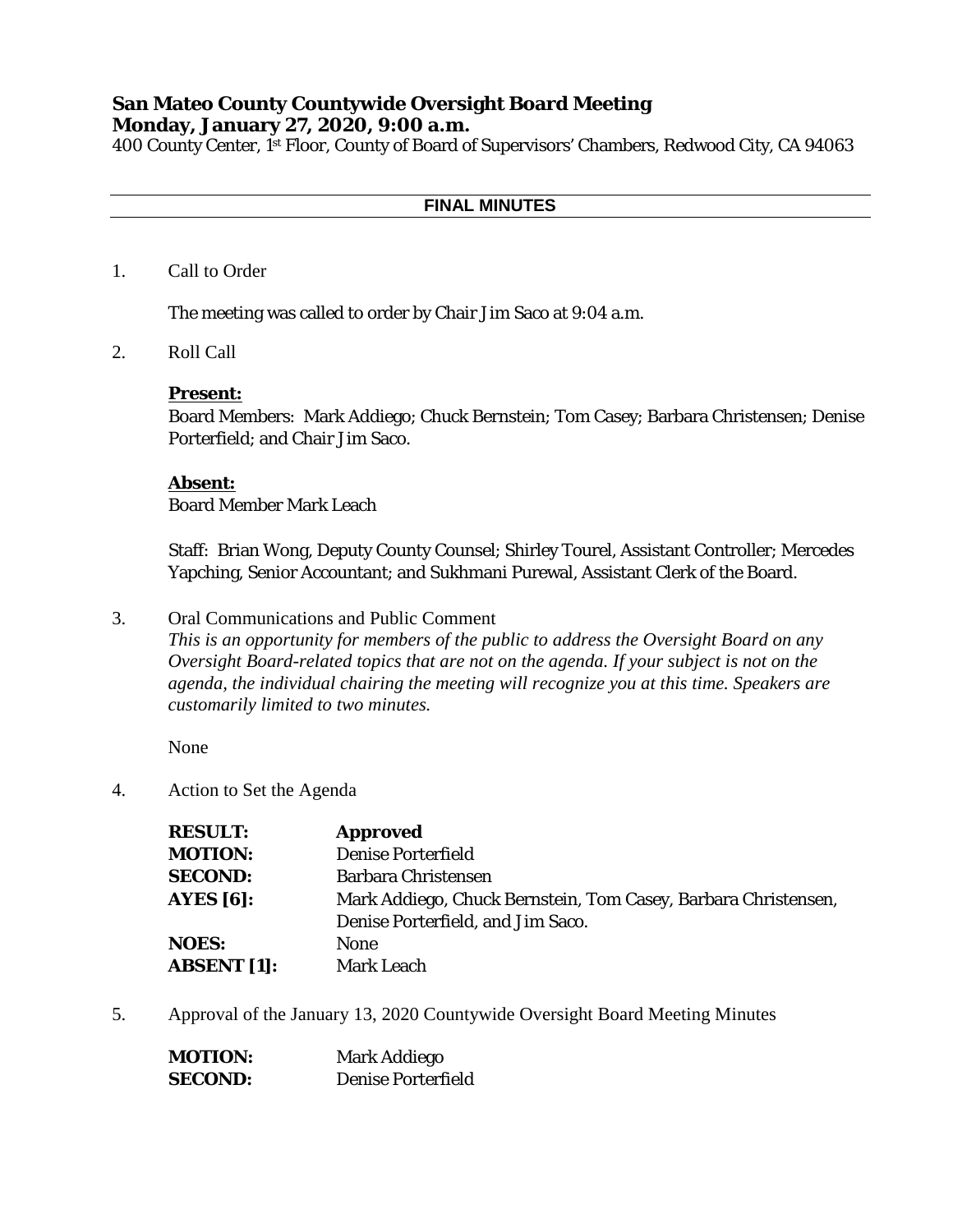| AYES $[6]$ :       | Mark Addiego, Chuck Bernstein, Tom Casey, Barbara Christensen, |
|--------------------|----------------------------------------------------------------|
|                    | Denise Porterfield, and Jim Saco.                              |
| <b>NOES:</b>       | <b>None</b>                                                    |
| <b>ABSENT</b> [1]: | <b>Mark Leach</b>                                              |

6. Adopt a Resolution Approving the Annual Recognized Obligation Payment Schedule (ROPS 20-21) and FY 2020-21 Administrative Budget of the Redwood City Successor Agency

# **Speakers:**

Derek Rampone, Financial Services Manager, City of Redwood City Veronica Ramirez, City Attorney, City of Redwood City Shirley Tourel, Assistant Controller Carolyne Kerans, Senior Accountant, City of Redwood City Brian Wong, Deputy County Counsel

| <b>RESULT:</b>     | <b>Approved (Resolution No. 2020-05)</b>                          |
|--------------------|-------------------------------------------------------------------|
| <b>MOTION:</b>     | <b>Tom Casey</b>                                                  |
| <b>SECOND:</b>     | <b>Barbara Christensen</b>                                        |
| <b>AYES [5]:</b>   | Mark Addiego, Tom Casey, Barbara Christensen, Denise Porterfield, |
|                    | and Jim Saco.                                                     |
| <b>NOES[1]:</b>    | <b>Chuck Bernstein</b>                                            |
| <b>ABSENT [1]:</b> | <b>Mark Leach</b>                                                 |
|                    |                                                                   |

Member Chuck Bernstein asked to reflect the minutes that he has concerns with the size of the administrative budget and the expenditure to pursue a lawsuit that would benefit the City of Redwood City to the disadvantage of other taxing agencies.

7. Adopt a Resolution Approving the Annual Recognized Obligation Payment Schedule (ROPS 20-21) and FY 2020-21 Administrative Budget of the South San Francisco Successor Agency

# **Speakers:**

Janet Salisbury, Finance Director, City of S. San Francisco Suzy Kim, Senior Associate at RSG and Successor Agency's ROPS Consultant Steve Mattas, Assistant City Attorney, City of South San Francisco Brian Wong, Deputy County Counsel Shirley Tourel, Assistant Controller

Motion to approve the Annual Recognized Obligation Payment Schedule (ROPS) without the Administrative Costs Budget:

| <b>RESULT:</b>     | <b>Approved (Resolution No. 2020-06)</b>                       |
|--------------------|----------------------------------------------------------------|
| <b>MOTION:</b>     | <b>Chuck Bernstein</b>                                         |
| <b>SECOND:</b>     | Mark Addiego                                                   |
| AYES $[6]$ :       | Mark Addiego, Chuck Bernstein, Tom Casey, Barbara Christensen, |
|                    | Denise Porterfield, and Jim Saco.                              |
| <b>NOES:</b>       | <b>None</b>                                                    |
| <b>ABSENT</b> [1]: | <b>Mark Leach</b>                                              |